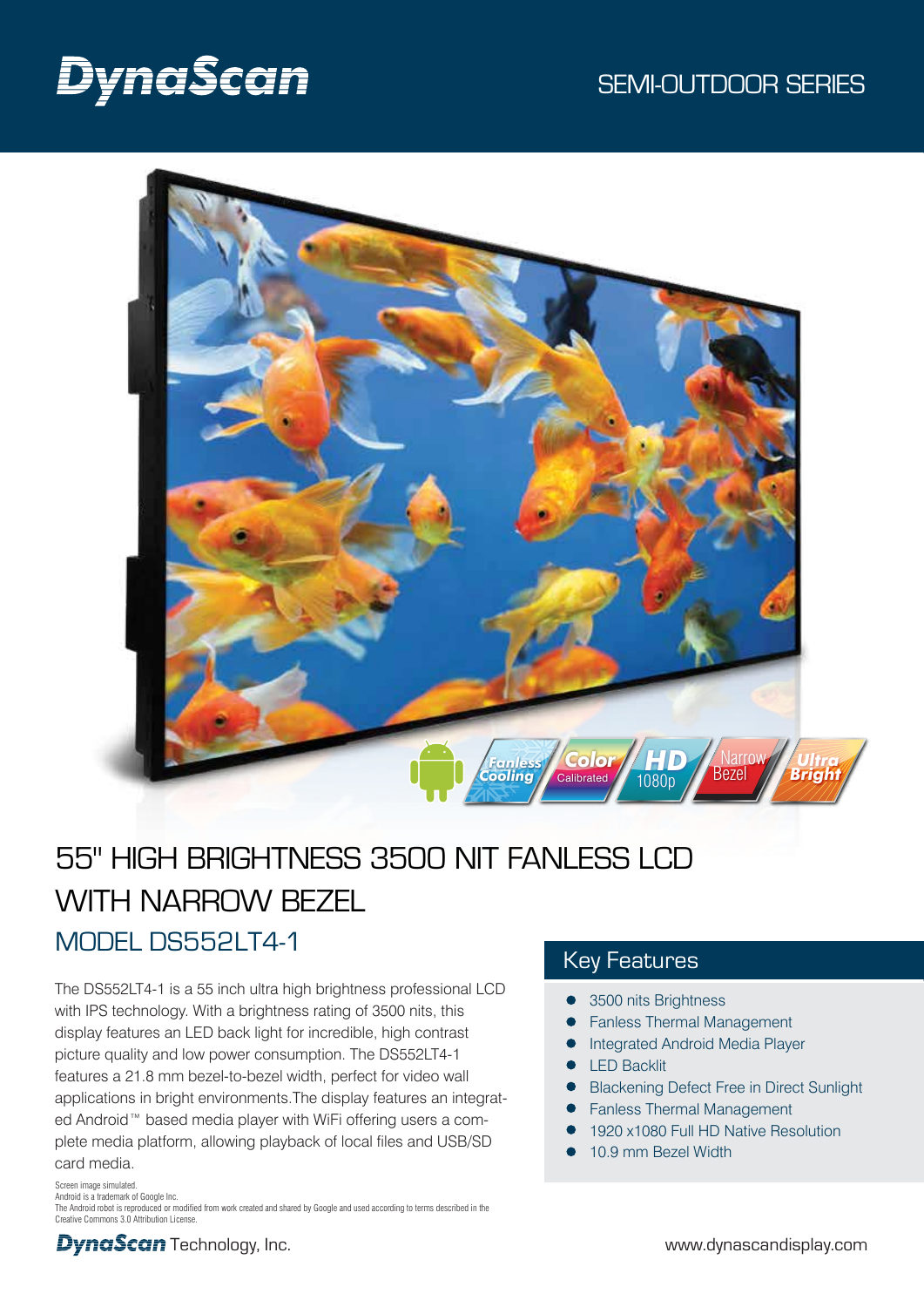# 55" HIGH BRIGHTNESS 3500 NIT FANLESS LCD WITH NARROW BEZEL MODEL DS552LT4-1

### **PANEL**

| <b>LCD Panel Type</b>         | 54.64 inches IPS LCD        |
|-------------------------------|-----------------------------|
| Native Resolution             | 1920 x 1080                 |
| Backlight                     | LED                         |
| <b>Brightness</b>             | 3500 nit                    |
| Default Color Temperature     | D65 (6500 K)                |
| Contrast Ratio                | 3.000:1                     |
| Color Depth                   | 8 bits                      |
| Response Time                 | 9 ms (typ)                  |
| <b>Viewing Angle</b>          | $178^{\circ} / 178^{\circ}$ |
| Light Life Time               | 100,000 hrs [typ.]          |
| <b>Blackening Defect Free</b> | Up to 110°C (230°F)         |
| Panel Surface                 | AR.2H                       |

| DVI-D        | $\ln [x1]$ , Out $[x1]$     |
|--------------|-----------------------------|
| Display Port | ln(x1)                      |
| <b>HDMI</b>  | ln(x1)                      |
| RS-232       | $\ln [x1]$ , Out $[x1]$     |
| <b>RJ-45</b> | $\ln(x1)$                   |
| Audio        | $\ln(x_1)$ , Out $(x_1)$    |
| <b>USB</b>   | USB2.0 for Internal Player* |
| SD Card Slot | For Internal Player*        |

### **ACCESSORIES**

**I/O PORTS**

| ncluded Accessories |  |
|---------------------|--|
|                     |  |

### **ENVIRONMENT**

| Operating Temperature | $\Gamma$ °C $\tilde{\Gamma}$ 45°C |
|-----------------------|-----------------------------------|
| Storage Temperature   | $-20^\circ$ C $\tilde{=}$ 60° C.  |
| Humidity              | 10% ~ 80% RH Non-condensing       |

Power Cord, Remote controller, ESK302, QSG

### **CERTIFICATION**

CE / FCC ClassB / ROHS

### **INTERNAL PLAYER**

| Processor             | ARM Cortex-A9 1.6 GHz,<br>Quad-Core CPU                                                 |
|-----------------------|-----------------------------------------------------------------------------------------|
| On chip cache memory  | L2: 512KB                                                                               |
| Clock speed           | $1.6$ GHz                                                                               |
| Main memory interface | 1GB DDR3/3L [1600MHz]                                                                   |
| Graphics              | 600M ARM<br>Mali400MP4,2D/3D graphic<br>engine, support OpenGL<br>ES1.1/2.0, Open VG1.1 |
| Storage (FDM)         | 8GB NAND Flash(2GB<br>occupied by o/s, 6GB<br>available depending on                    |
| Multimedia            | H.264 encoder/decoder,<br>MPEG-1/2/4, H.263, H.264<br>MVC, AVS, VC-1, VP8/6, RV         |
| IO ports              | USB 2.0, SD slot                                                                        |
| Operating system      | Yes                                                                                     |
|                       |                                                                                         |

#### **POWER**

| Power Supply      | Internal                     |
|-------------------|------------------------------|
| Rated Voltage     | 100 V ~ 240 V, 50 Hz / 60 Hz |
| Power On Mode     | 160 W (typ), 240 W (max)     |
| Power Saving Mode | $<$ 1 W                      |

### **MECHANICAL SPECS**

| Bezel Width $(T/B/L/R)$      | Even bezel 10.9 mm   |
|------------------------------|----------------------|
| Cabinet Color                | <b>Black</b>         |
| Dimension (LxHxD, w/o stand) | 1240 x 710 x 87.7 mm |
| Weight (set/package)         | $27.5$ kg / 32.5kg   |
| VESA Mounting (dimension)    | 400 x 400 mm         |
| Orientation                  | Portrait / Landscape |

### **USER INTERFACE**

| Language                     | English              |
|------------------------------|----------------------|
| Daisy Chain                  | DVI, RS-232          |
| Proof of Image Retention     | Yes                  |
| Dimming Control (DCR)        | Yes                  |
| Built-in Video Wall Support  | Up to 15x15          |
| ID Setting for Daisy Chain   | Yes                  |
| On/Off Scheduling            | Yes                  |
| Ambient Light Sensor         | Yes                  |
| Total Turn-on time           | Yes                  |
| Internal Temperature Sensor  | Yes                  |
| Network Control              | RS-232(IN/Out), RJ45 |
| OSD Menu Rotation            | Yes                  |
| Carrying Handles             | Yes                  |
| Fanless desing               | Yes                  |
| Polarized sunglasses support | Yes                  |

**DynaScan** Technology, Inc. All specifications subject to change without notice. www.dynascandisplay.com